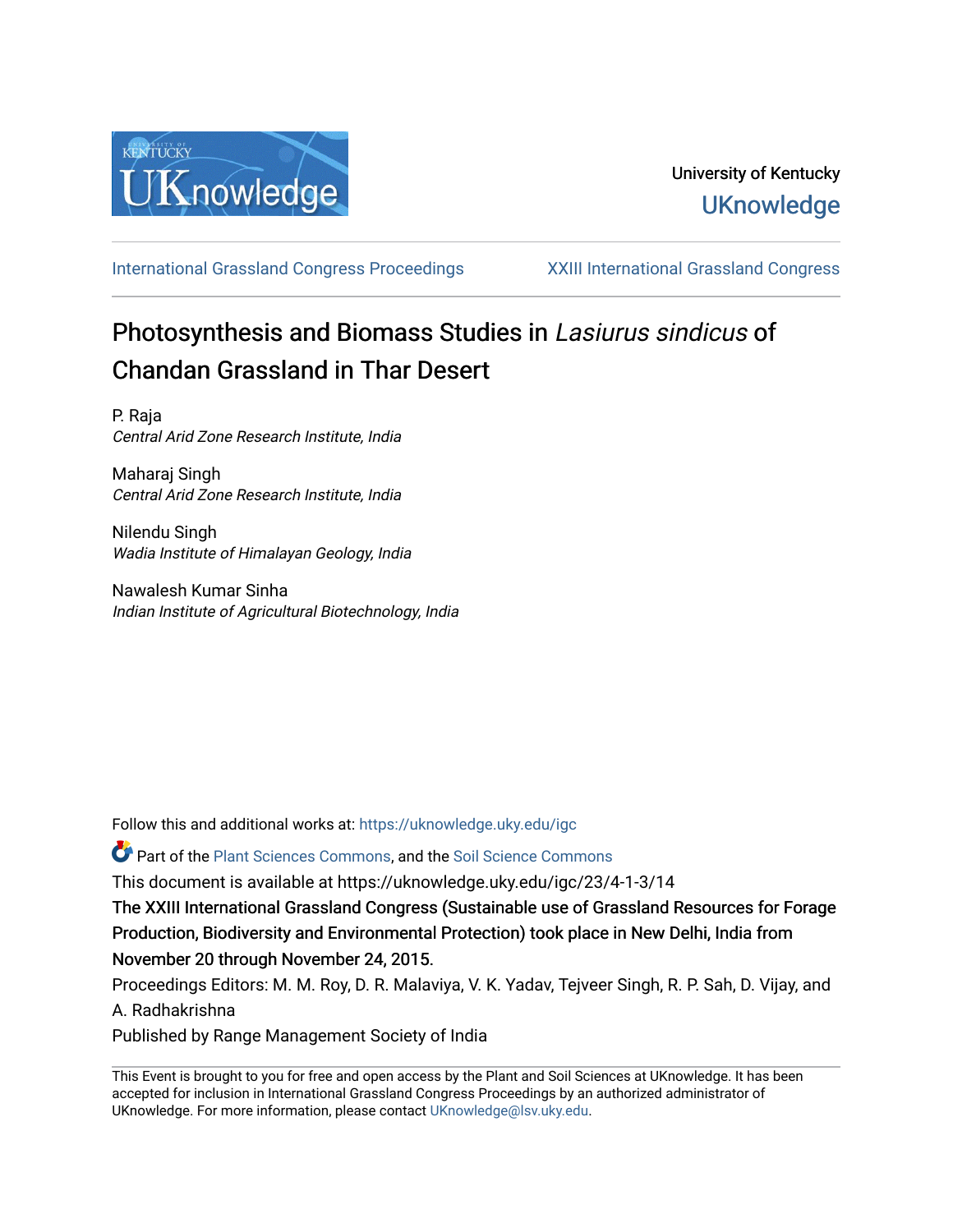## **Photosynthesis and biomass studies in** *Lasiurus sindicus* **of Chandan grassland in Thar Desert**

## **P. Raja<sup>1</sup> \*, Maharaj Singh<sup>2</sup> , Nilendu Singh<sup>3</sup> , N.K. Sinha<sup>4</sup>**

<sup>1</sup>ICAR-Central Arid Zone Research Institute, Jodhpur, India 2 ICAR-Central Arid Zone Research Institute, Regional Research Station, Jaisalmer, India <sup>3</sup>Wadia Institute of Himalayan Geology, Dehradun, India 4 ICAR-Indian Institute of Agricultural Biotechnology, Ranchi, India \*Corresponding author e-mail: [prajanbss@gmail.com](mailto:prajanbss@gmail.com)

**Keywords:** Biomass, Ecophysiology, *Lasiurus sindicus*, Light use efficiency, Water use efficiency

## **Introduction**

Grasslands comprise about one third of the world's area of natural vegetation (Adams *et al.,* 1990). Uncertainties prevail in the arid ecosystem with reference to carbon balance and fluxes which are primarily attributed to the sensitivity of grasslands to variation in annual precipitation, temperature and other regulating mechanisms of eco-physiological processes (Flanagan *et al.,* 2002). It is therefore necessary to study radiation and water use efficiency of *Lasiurus sindicus* which is a predominant grass species in Chandan grassland of Thar desert to understand and evaluate its growth in relation to variation in climate. Also, it is pertinent to resolve whether grassland ecosystem function as a source or sink to atmospheric CO<sub>2</sub>. We therefore, measured diurnal variability of net photosynthesis, diurnal trend in light and water use efficiency and root and shoot biomass studies (10 days interval) of *L. sindicus* (*Sewan*) grass species in relation to ambient micrometeorological conditions during growth period along three points *viz.,* initial, peak and declining phenophase to have basic understanding of eco-physiological responses to prevailing micrometeorology to evaluate its carbon use efficiency.

## **Materials and Methods**

Present study was conducted at Central Arid Zone Research Institute (CAZRI) experimental area at Chandan (26°50.83<sup>/</sup>N, 71<sup>o</sup> 18.083/E) near Jaisalmer, covering ≈96 hectares of grassland ecosystem predominantly consisting of *Lasiurus sindicus* locally known as *Sewan* grass (≈60%) with associated grass species *viz*., *Cenchrus ciliaris* (≈15%) and *Panicum antidotale* (≈5%). The climatic conditions are characterized by highly variable precipitation (≈100-300 mm), extremes of temperatures (48<sup>o</sup>C in summer and  $-3$ <sup>o</sup>C in winter), high wind speed (≈33kmh<sup>-1</sup>) high insolation and thus leading to very high evaporative demand. The soil texture is sandy with low organic carbon content and low fertility status. The phenology of the *Lasiurus sindicus* varies (Plate 1) as the beginning of the growing season during south-west monsoon (Mid of July-August end), followed by good green grass growth in post-monsoon season (September - Mid of October) and senescence phase in winter  $(3<sup>rd</sup>$  week of October to – January end).



**Plate. 1:** Pre - (a) and post-monsoon (b) phenology of *L. sindicus* grass species in the study area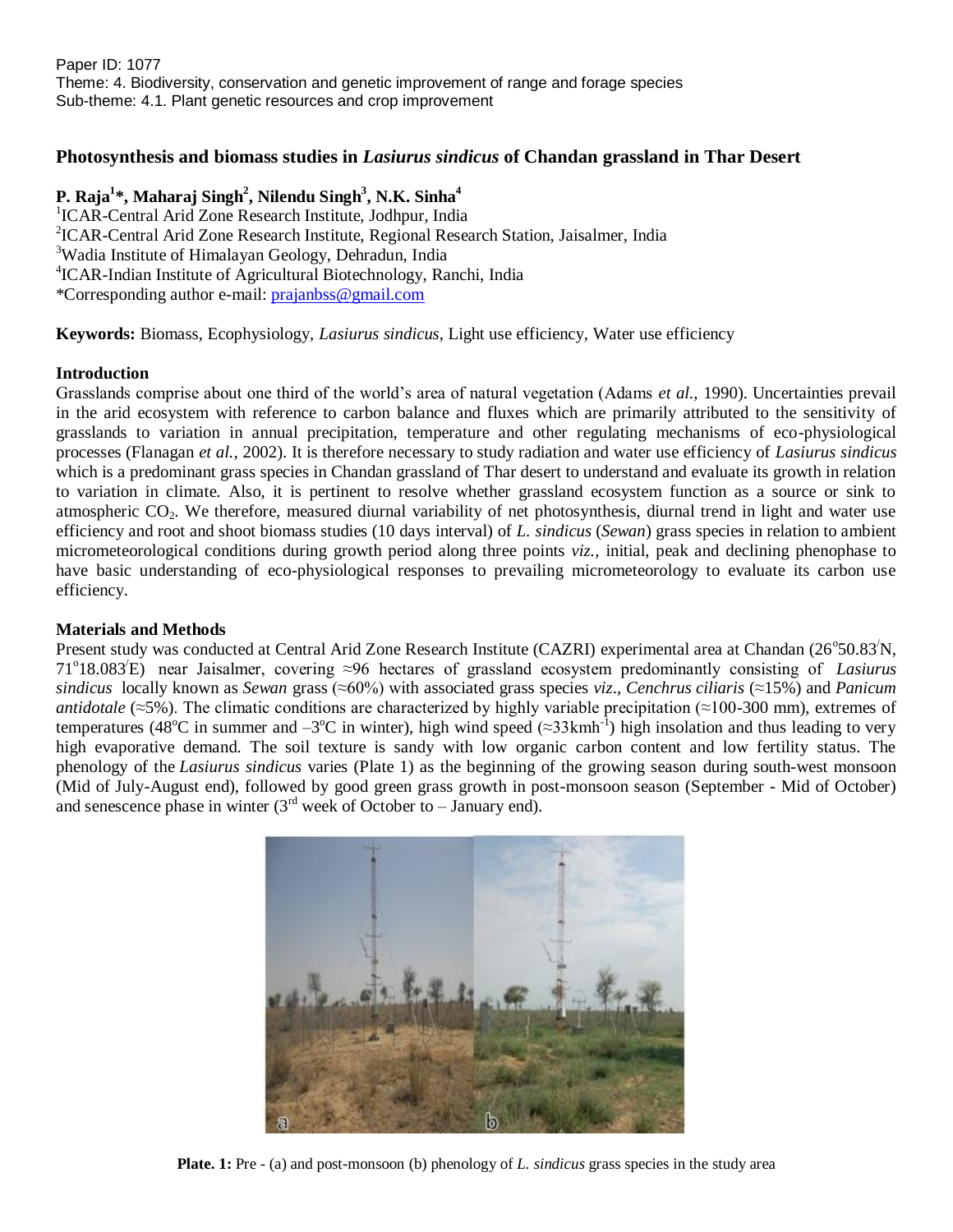The leaf area index (LAI) was measured at 10-day interval from the growth initiation (greening) phase from the first dekad of July (Jul 1d). The LAI measurements lasted up to senescence (browning) phase. The LAI measurements were taken using plant canopy analyzer (LAI-2000; Li-Cor, Inc., Lincoln, NE). In each quadrat, the mean LAI was obtained by taking average of eight readings. Mean LAI of all the quadrats were computed to represent the temporal dynamics of LAI. Leaf level photosynthesis (*Lnar*) data was acquired using Li-Cor's LI-6400XT portable photosynthesis system was upscaled to canopy level according to Campbell and Norman (1998) assuming single light assimilation response relation for all the leaves in the canopy. Biomass of *L. sindicus* was collected in 3 replicates in 1x1m quadrats at every 15 days interval through destructive method from  $2^{nd}$  Week of April to  $3^{rd}$  week of August from  $1m^2$ area using permanent iron quadrats. Fresh weights of both shoots and roots were taken using digital balance and the dry weights after keeping them in oven at  $55^{\circ}$  C for 24 hours.

#### **Results and Discussion**

During initial phenophase of new leaf initialization, leaf level photosynthesis (*Lnar)* of *L. sindicus* was measured in daytime with an average of 6.4 µmols  $CO_2$  m<sup>-2</sup>s<sup>-1</sup>. LAI of *L. sindicus* species was also minimum at 0.65. Canopy level photosynthesis (*Cnar*) noted approximately half to that of *Lnar* as *LAI* was minimum. At peak growth phenophase, *Lnar* of *L. sindicus* was at life cycle maximum with an average of 8.3µmols  $CO_2m^2s^{-1}$ . *LAI* at this phase of growth was 1.75. At this time *Cnar* was about 20-35 per cent higher than *Lnar*. At senescence phase, with decline in soil moisture regime and unfavorable winter conditions, *L. sindicus* reached physiologically dormant state. This was manifested in declining LAI (0.8) and degreening of leafs in grass. During dormant stage an average *Lnar* was found 3.2 µmols  $CO_2 \text{ m}^2 \text{s}^{-1}$  and *Cnar* was 20-25 per cent lower than *Lnar*, as LAI decline. *L. sindicus* exhibited bimodal distribution in its diurnal photosynthetic rates with its first peak (13 to 15  $\mu$ mol CO<sub>2</sub>m<sup>-2</sup>s<sup>-1</sup>) at about 10 Indian Standard Time (IST) and second but higher peak (18 to 20 µmol  $CO_2m^2s^{-1}$ ) at around 16 hrs. The maximum light use efficiency (2.73gMJ<sup>-1</sup>) was around 10 and  $16IST$  with occasional dip  $(0.47 \text{ g} \text{MJ}^{-1})$  at around  $14IST$  (Fig. 1).



**Fig. 1:** Eco-physiological responses (Diurnal) of *L. sindicus* during peak growth stage

Stomatal closure was affected by extreme temperature and atmospheric forcings could be the cause for the dip in photosynthesis rate during noon hours. Daytime peak canopy  $CO<sub>2</sub>$  exchange rate in the present study is comparable to that obtained by eddy covariance system in semiarid environment of south India (Lalrammawia and Paliwal, 2010). The diffuse fraction was also found to have sharp bimodal trend (15-51%) with peaks in the morning and late afternoon which might have contributed to observed peaks in photosynthesis (Zhang *et al*., 2009). During evening hours after setting of declining limb of winter condition, with decrease in daylight hours, *Lnar* turned negative, *i.e.,* respiration exceeded photosynthesis rate. The *L. sindicus* showed maximum water use efficiency (WUE) during morning and evening hours. Consequently, light use efficiency (LUE) L. *sindicus*, showed similar trend *viz.*, minimum  $(0.43gMJ^{-1})$  during noon hours and peaks  $(2.96, 2.03 \text{ gMJ}^{-1})$  at morning and afternoon hours (Fig 1). Combination of higher diffuse fraction and lower ambient temperatures in the morning and afternoon hours in contrast to noon hours might have resulted into generalized bimodal trend in the *LUE* of *L. sindicus*. Biomass studies of *L. sindicus* (*Sewan*) grass species indicates that average shoot and root weight is 296 and 414 gm/m<sup>-2</sup> respectively. Biomass studies and related analyses showed that *L. sindicus* acted as a carbon sink to atmospheric  $CO<sub>2</sub>$  and has fixed carbon to about 3.20 tons per hectare.